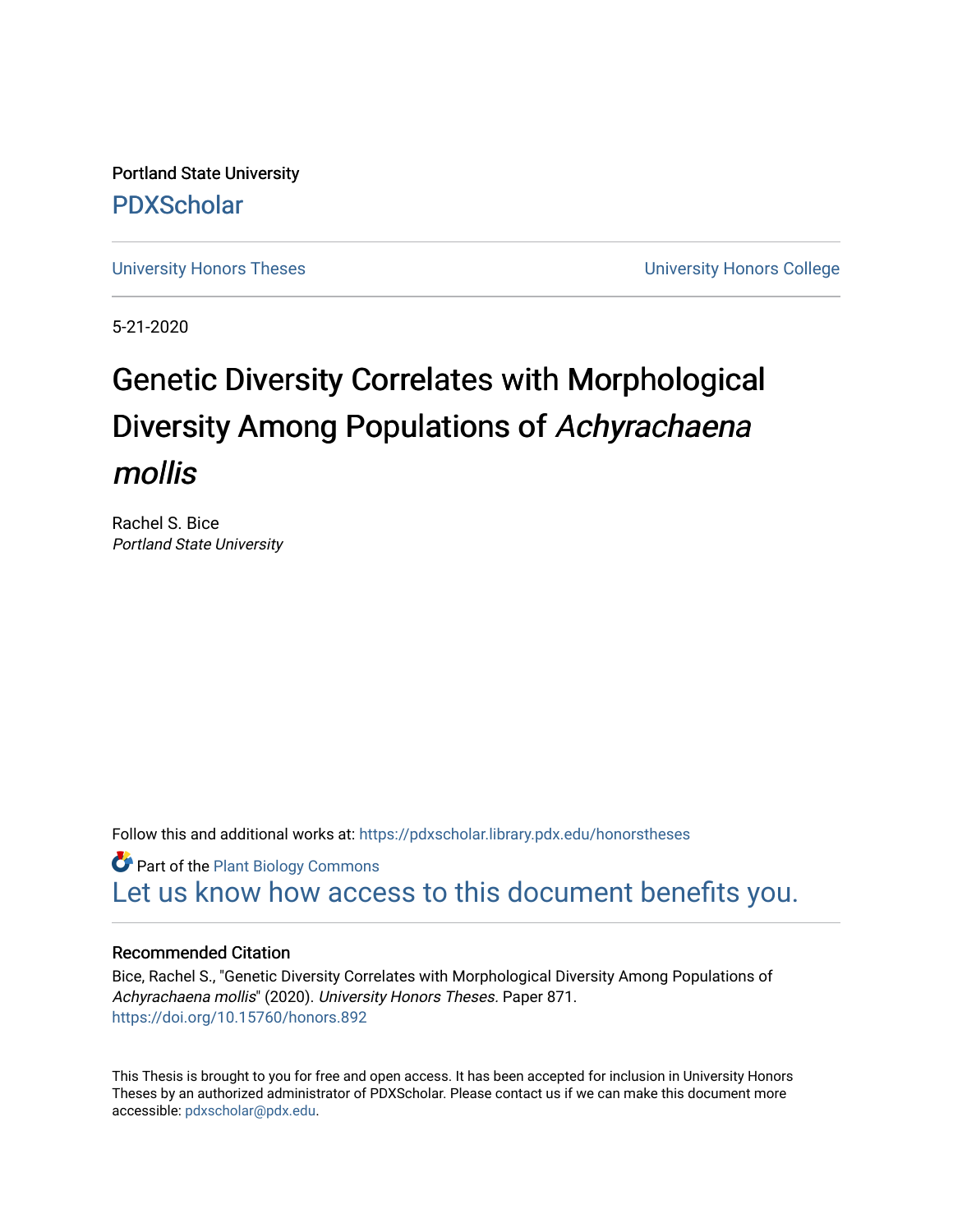# Genetic Diversity Correlates with Morphological Diversity Among Populations of *Achyrachaena mollis*

by

Rachel Bice

# An undergraduate honors thesis submitted in partial fulfillment of the requirements of the degree of

Bachelor of Science

in

University Honors

and

Biology

Thesis Advisor

Mitchell Cruzan, Ph.D.

Portland State University

2020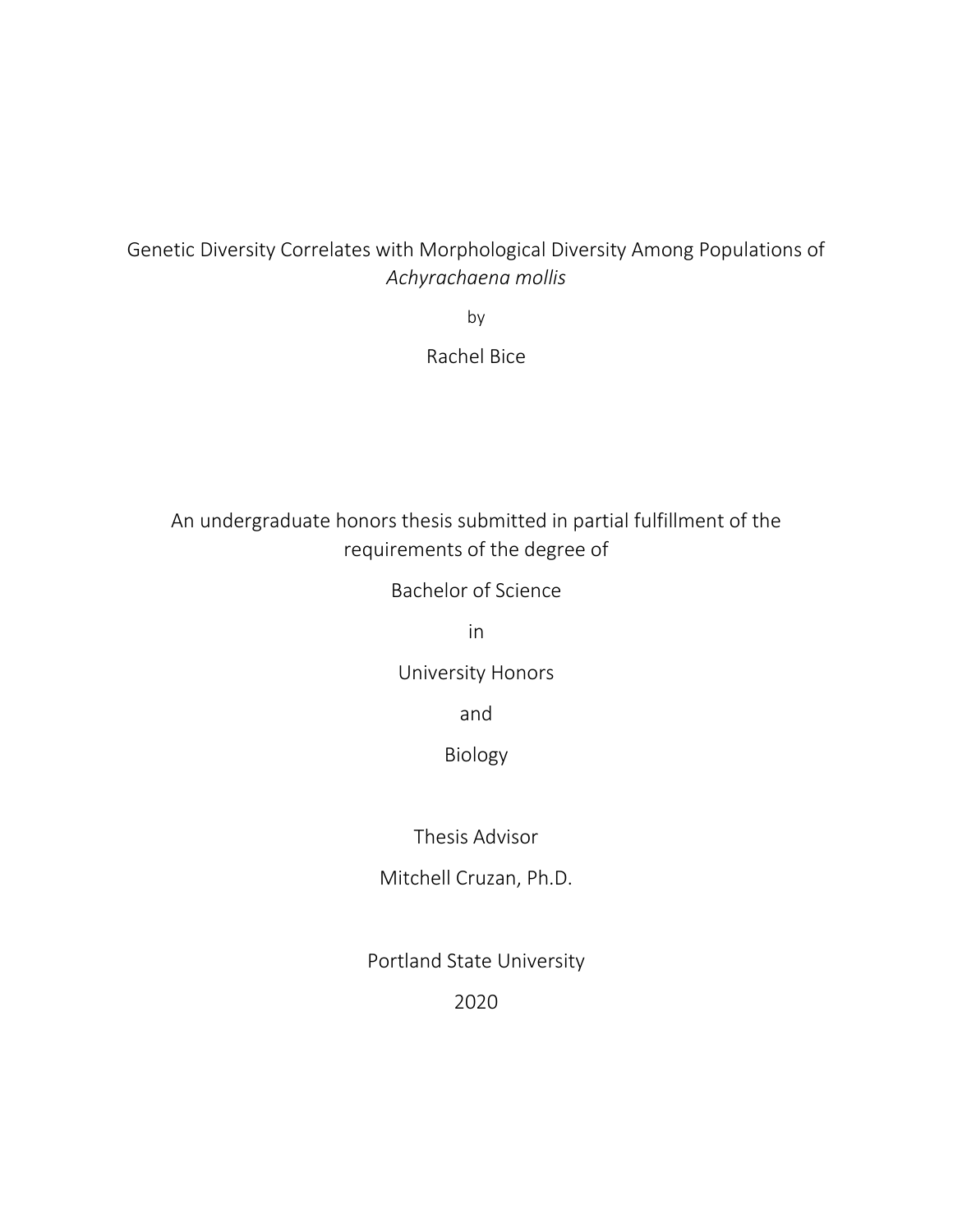# ABSTRACT

Biodiversity is important for ecosystem health and sustainability, especially in the current, rapidly changing climate. Understanding the underlying causes behind morphological variation will allow for more accurate predictions about how a population will respond to climate change, and potentially yield better natural resource management strategies. *Achyrachaena mollis* is an annual, self-fertilizing, a range-limited, endemic species found in Northern California and Southern Oregon. This species depends primarily on wind seed dispersal for gene flow, making it a good study species in seed dispersal experiments. Additionally, *A. mollis* is more readily influenced by changes in its environment than a perennial due to its annual nature. In this study, I analyzed morphological variation among eleven populations of *A. mollis* seeds against variation in both chloroplast DNA (cpDNA) haplotypes and environmental factors. Morphological seed traits varied significantly between populations ( $P < 0.01$ ,  $N = 1,181$ ), providing material for selection and evolution. Morphological variation was found to correlate with cpDNA variation ( $P < 0.10$ ). This indicates that morphological diversity is likely the product of long-term cycles of mutation and evolution. Additionally, morphological variation correlated with soil-clay content ( $P < 0.05$ ), likely due to availability of water and nutrients.

#### KEYWORDS

*Achyrachaena mollis*, seed dispersal, morphological variation, phenotypic plasticity, climate change, anemochory

#### INTRODUCTION

For centuries, humans have pondered the source of phenotypic diversity among organisms. Diversity is a key component of healthy ecological systems at all levels of biological organization. At the community level, species interact to exchange resources. Within- and among-populations, diversity provides material for selection and adaptation. Diversity is evident in populations both large and small, even when populations share most of their genome. This begs the question: is observable diversity due to genetic variation or phenotypic plasticity? Frequently, diversity is a combination of both genetic and environmental factors.

Morphological diversity within- and among-populations could be explained by enduring cycles of mutation and evolution, leading to variation in an individual's genotype. Moreover, morphological diversity could be the product of a more proximate response to a local environment in the form of phenotypic plasticity. Phenotypic plasticity is caused by varying gene expression, making it a more elastic response to one's environment. Understanding the underlying causes behind morphological variation will allow for more accurate predictions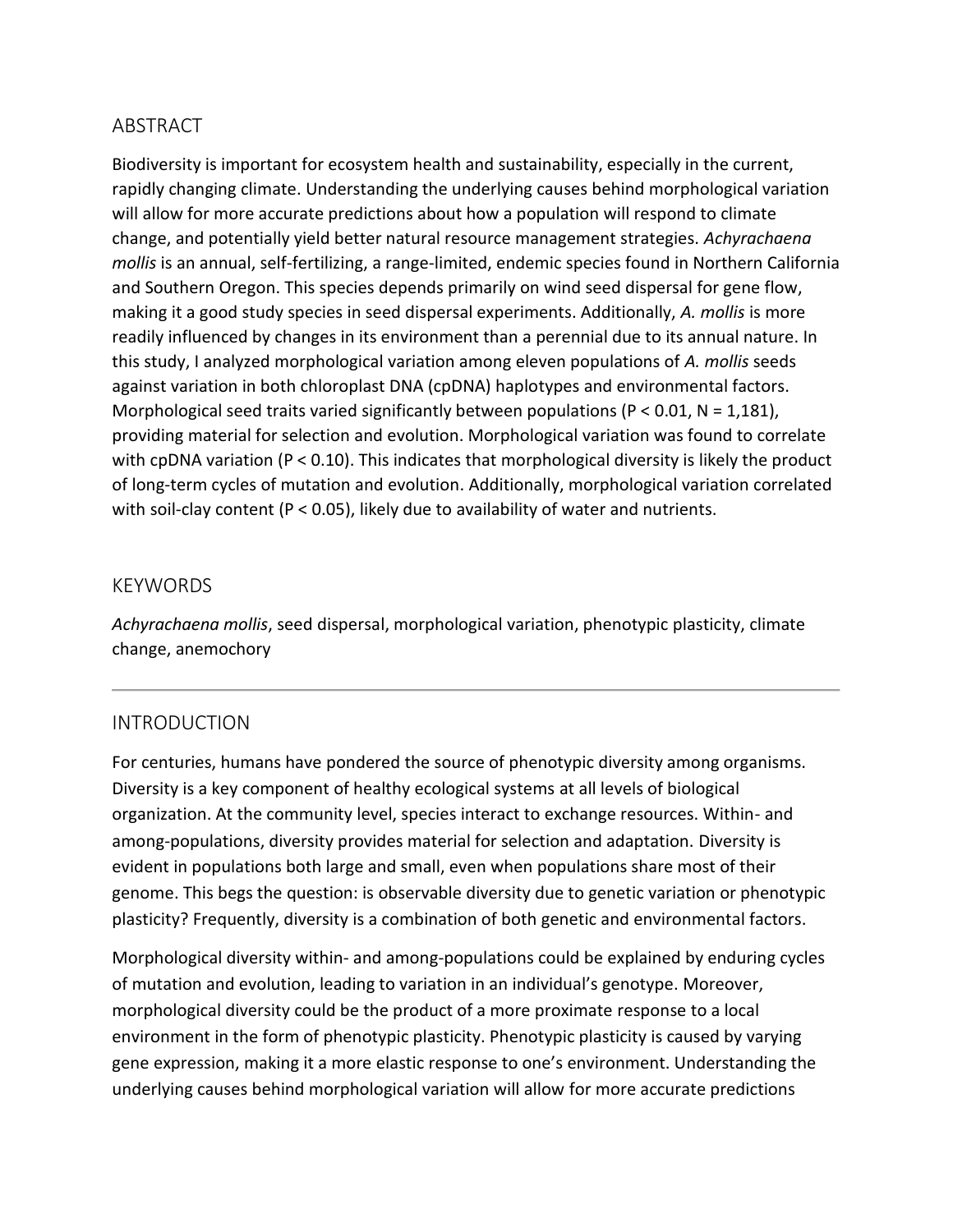about how a population will respond to climate change, and potentially yield better natural resource management strategies (Cochrane et al., 2015).

Furthering our understanding of seed dispersal is also important due to increasing pressures of climate change on species' habitat range and dispersal. To effectively predict how plant populations will react to rising temperatures and habitat loss, seed dispersal must be studied (Cochrane et al., 2015; Johnson et al., 2019). In response to climate change, plant population distributions are altered through range expansion and novel colonization. However, human modification of landscapes and fragmentation can disrupt these processes. This could present an advantage for species that utilize long-distance dispersal, as fragmentation can impede short-distance dispersal processes by creating low-quality habitat and physical barriers. Longdistance dispersal is especially important in the current climate due to its role in maintaining gene flow across populations, colonization of novel locations, and range expansion (Bacles et al., 2006). Maintaining gene flow across populations enhances diversity within populations and reduces inbreeding. Long-distance dispersal may also lead to population establishment and range expansion (Chybicki et al., 2018), which are vital tools in the fight against habitat loss and fragmentation.

Wind dispersal (anemochory) is one dispersal syndrome associated with long-distance seed movement. In most wind dispersal experiments, traits of the parent plant have been the primary focus; morphological traits of individual seeds are not observed closely. Some experiments have considered the height of the parent plant from which seeds disperse (Johnson et al., 2019) or the mass of seeds (Millberg et al., 2009; McWilliams et al., 2020) with regards to seed dispersal, while others ignore morphological characteristics altogether. Greater morphological diversity within- and among-populations allows for greater adaptive advantage in response to climate change and other selective pressures. Morphological traits may be affected by genetic or environmental characteristics acting upon an individual or a population. Morphological seed traits such as pappus diameter, pappus-achene angle, and wing width are likely to affect a seed's potential for dispersal, as these traits will facilitate wind dispersal. The drag and vortex created by a seed's pappus will affect its flight ability. These characteristics are influenced by its size, shape, and porosity (Cummins et al., 2018). However, there are many variables that will affect seed dispersal ability. At the local scale, these factors include seedrelease height (Nathan et al., 2002; Johnson et al., 2019), abscission force (Treep et al., 2018), seed morphology (Nathan et al., 2002; Andersen, 1993), and small-scale turbulence (Nathan et al., 2002). At the regional scale, dispersal is influenced by landscape features (Grasty et al., 2020), meteorological events, and regional wind patterns (Treep et al., 2018).

*Achyrachaena mollis* is a range-limited, endemic species found primarily in Northern California. Due to a reduced corolla and frequent autogamous self-reproduction strategy, *A. mollis*  experiences limited pollinator activity, and gene flow is primarily dependent on seed dispersal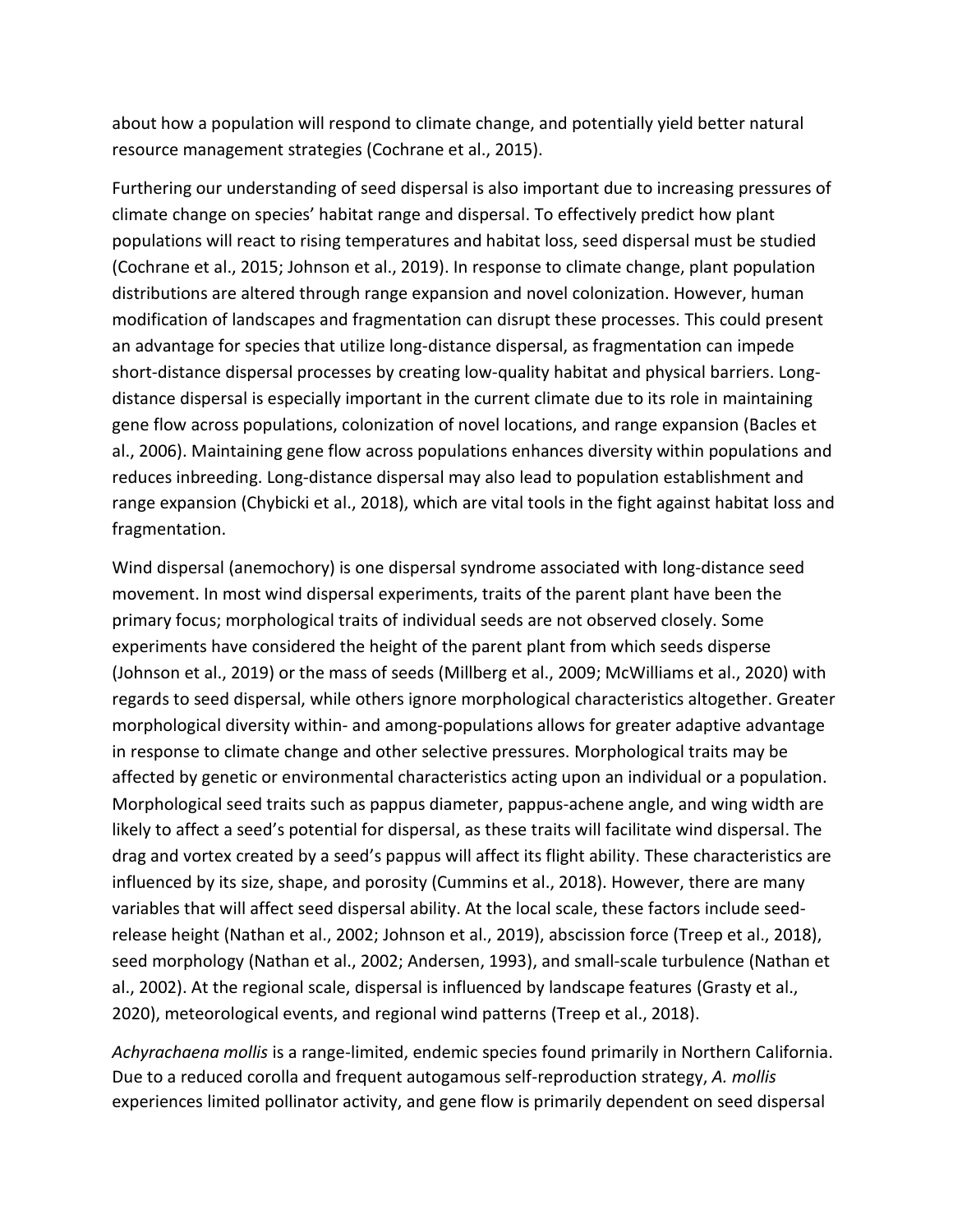(Jepson, 1975; Munz et al., 1968). Information about the seed dispersal strategies of *A. mollis* is lacking, probably due to its limited distribution. *A. mollis* is most likely wind dispersed, as it has a large, robust pappus, seen in many other wind-dispersed species (e.g. many members of *Asteraceae* family). *A. mollis* is an adequate study species in research regarding climate change, as it is an annual herb. Annual herbs have shorter generation times, expediting evolution and making them more readily influenced by changes in the environment than perennials.

In this study, I used a collection of morphological measurements in conjunction with chloroplast haplotype diversity and various environmental characters to explore patterns between morphological, genetic, and environmental variation. My aim is to determine whether variation in among-population seed morphology and subsequently, dispersal, is influenced by genetic or environmental variables. If morphological variation among populations is more heavily correlated with chloroplast haplotype frequencies, then chloroplast genotypic variation is most likely the driver behind morphological diversity of seeds. If morphological variation among seed populations is better predicted by spatial heterogeneity and environmental variables, then phenotypic plasticity would be a more likely predictor of phenotypic diversity of seeds. However, I expect to see a combination of these two processes influencing seed morphology variation.

#### METHODS

#### **Data Collection**

Seeds of *Achyrachaena mollis* were collected from areas surrounding Medford, Oregon, including the unique geological feature; the Table Rocks, which are mesas in the Rogue River Valley. Seeds were collected from sixteen separate locations of *A. mollis* at varying distances across a nine-hundred square-kilometer study range, each representing independent populations (Fig. 1). Ten plants from each of sixteen populations were selected, and ten to twelve seeds were collected from each plant.

Seed morphological features were imaged and measured, including: pappus-achene angle (degrees), long wing length (cm), short wing length (cm), long wing width (cm), short wing width (cm), pappus diameter (cm), and achene length (cm; Fig. 2). These seeds were placed under a microscope and photographed at 7.1 total magnification using the software [Image Pro](http://www.mediacy.com/imageproplus)  [Plus](http://www.mediacy.com/imageproplus) by Media Cybernetics. Measurements were taken from two directions: lateral and posterior (Fig. 2). A total of 1,614 seeds were measured, with approximately 75% of seeds measured by one researcher, and 25% measured by another. Seed mass (mg) was determined by weighing all seeds from one individual and then dividing by the number of seeds collected. A subset of seed populations from eleven populations was used in the following analyses ( $n =$ 1,181).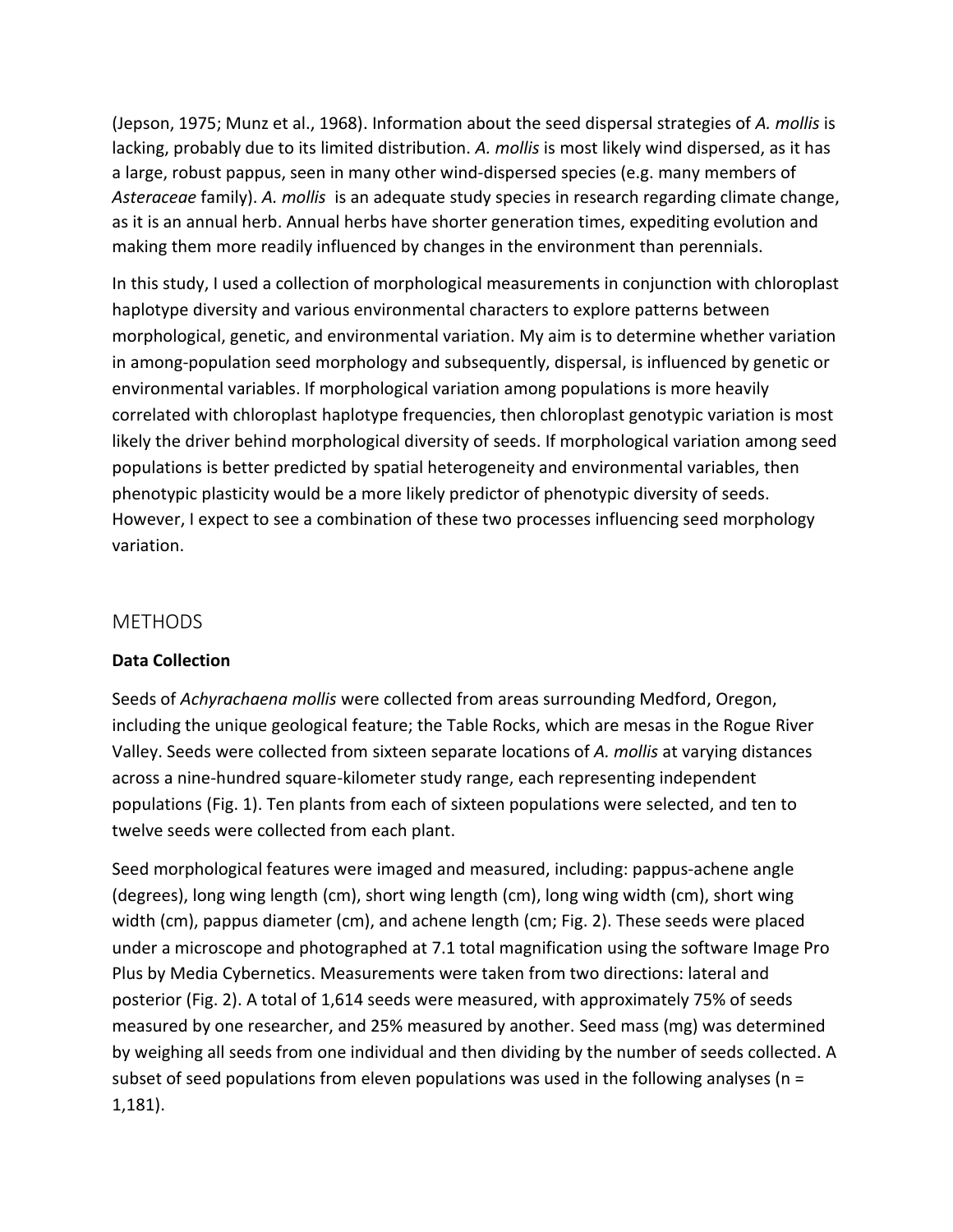Chloroplast DNA (cpDNA) was utilized due to its highly conserved nature, allowing the inheritance of mutations to be tracked. Additionally, cpDNA is maternally inherited, so any gene flow seen represents seed dispersal independent of pollen movement. Chloroplast DNA was isolated and quantified using procedure described in Grasty et al. (2020). Population-level cpDNA was pooled in an equimolar fashion and sequenced, in addition to single-sample libraries. Samples were sequenced by Oregon Health and Science University (OHSU), Massively Parallel Sequencing Shared Resource (MPSSR) in Portland, Oregon, USA.



*Figure 1: This map depicts populations sampled in and around Medford in southern Oregon. Blue circle markers delineate sites included in the seed morphological analysis, and green square markers represent populations where both seeds and leaf tissue for cpDNA extraction were collected.*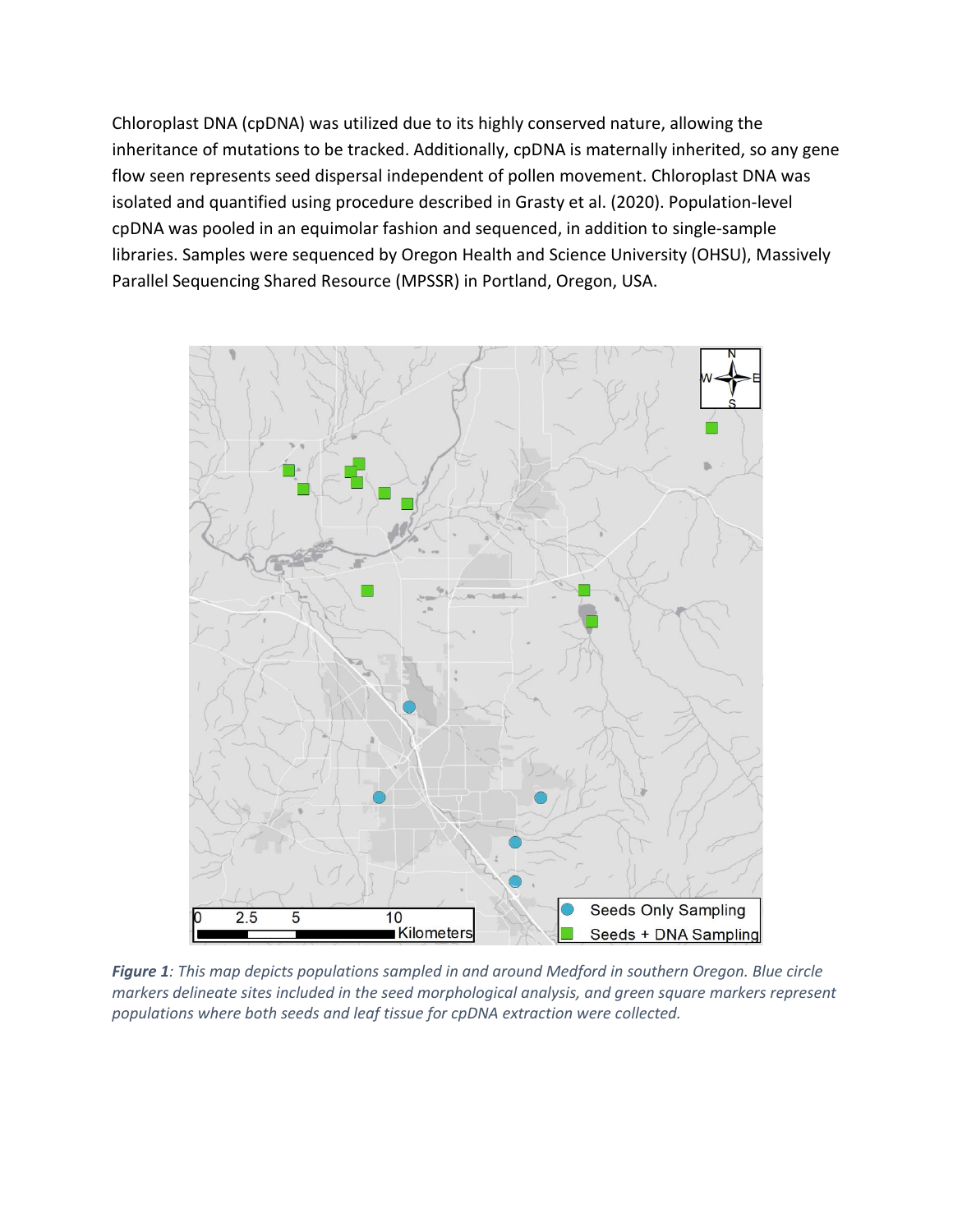#### **Quantifying Morphological Variation**

The dispersion of each morphological trait was displayed for each population using box-andwhisker plots. Irregular measurements were identified as data collection errors and removed (four seeds were removed in total). Morphological variation data was aggregated by averaging the morphological traits of one individual together, then using these data to find overall population averages. Significant morphological variation between populations was identified using the ANOVA function from the R *stats* package v3.6.3.

A Principle Components Analysis (PCA) was used to measure variation of all seed traits among populations. Variation was described using the distance to centroid of the graph. The vector length was found by applying the Pythagorean Theorem to the centroid positions of each population ( $\sqrt{x^2 + y^2}$ ). This distance represents the overall variation of morphological traits; as the distance increases, the morphological differentiation increases.



*Figure 2: Diagrams of seed measurements, where A is achene length, B is long wing length, C is short with length, D is pappus-achene angle, E is pappus diameter, G is short wing width, and F is long wing width.*

#### **Genetic Diversity Analysis**

Population diversity among populations was quantified using haplotype frequencies obtained from chloroplast DNA. Single nucleotide polymorphisms (SNPs) were analyzed by the program CallHap to identify unique haplotypes (Kohrn et al., 2017). Genetic differentiation was measured using haplotype diversity in terms of expected heterozygosity (Hs) using the *adegenet* R package v2.1.2 (Jombart, 2008) for each of eleven populations. Correlation between Hs values and morphological variation was identified using a Generalized Least Squares (GLS) model from the *nlme* R package v3.1-144 (Pinheiro, 2017).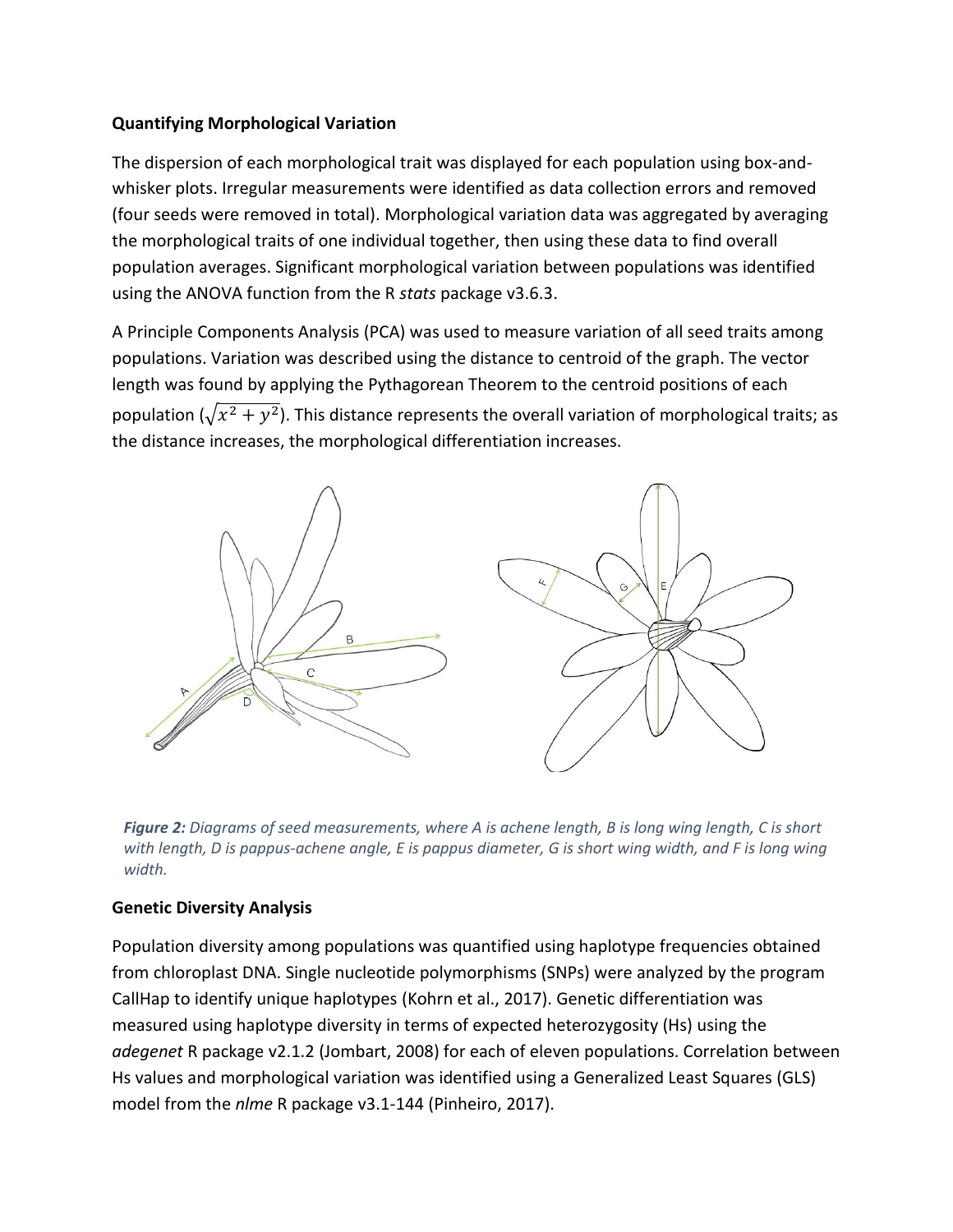#### **Environmental Diversity Analysis**

Environmental factors were evaluated using ArcGIS v10.7 to examine spatial heterogeneity that may influence phenotypic plasticity of *A. mollis*. Environmental factors included soil moisture, clay content of soil, elevation, average annual precipitation, tree canopy, and average annual temperature. Soil data were supplemented by Natural Resources Conservation Service (NRCS) public databases. Elevation data were obtained from the Oregon Geospatial Enterprise Office. Tree canopy data were obtained from the National Land Cover Database (NLCD) United States Forest Service (USFS) Tree Canopy Change (CONUS). Precipitation and temperature data were obtained from the Prism Climate Group (OSU). GLS models were used to determine correlations between environmental variables and morphological variation. Univariate and bivariate combinations were used for analysis of environmental variables.

Habitat suitability was evaluated using Maxent (Phillips, 2006). Population location data were supplemented by the Consortium of Pacific Northwest Herbaria. Variables included in the Maxent model were clay composition, average annual precipitation, average annual temperature, and percent soil moisture. Several different models were tested for habitat suitability, including Linear, Linear-Quadratic, Linear-Hinge, Quadratic Hinge, and Linear-Quadratic models, which are recommended for small sample sizes. Ultimately, a Hinge model was determined as the best fit using the area under the curve (AUC) metric and was compared to morphological variation using a GLS model.



#### RESULTS

*Figure 3: PCA of population-level seed morphology shows variation among populations. Each group color denotes a unique population.*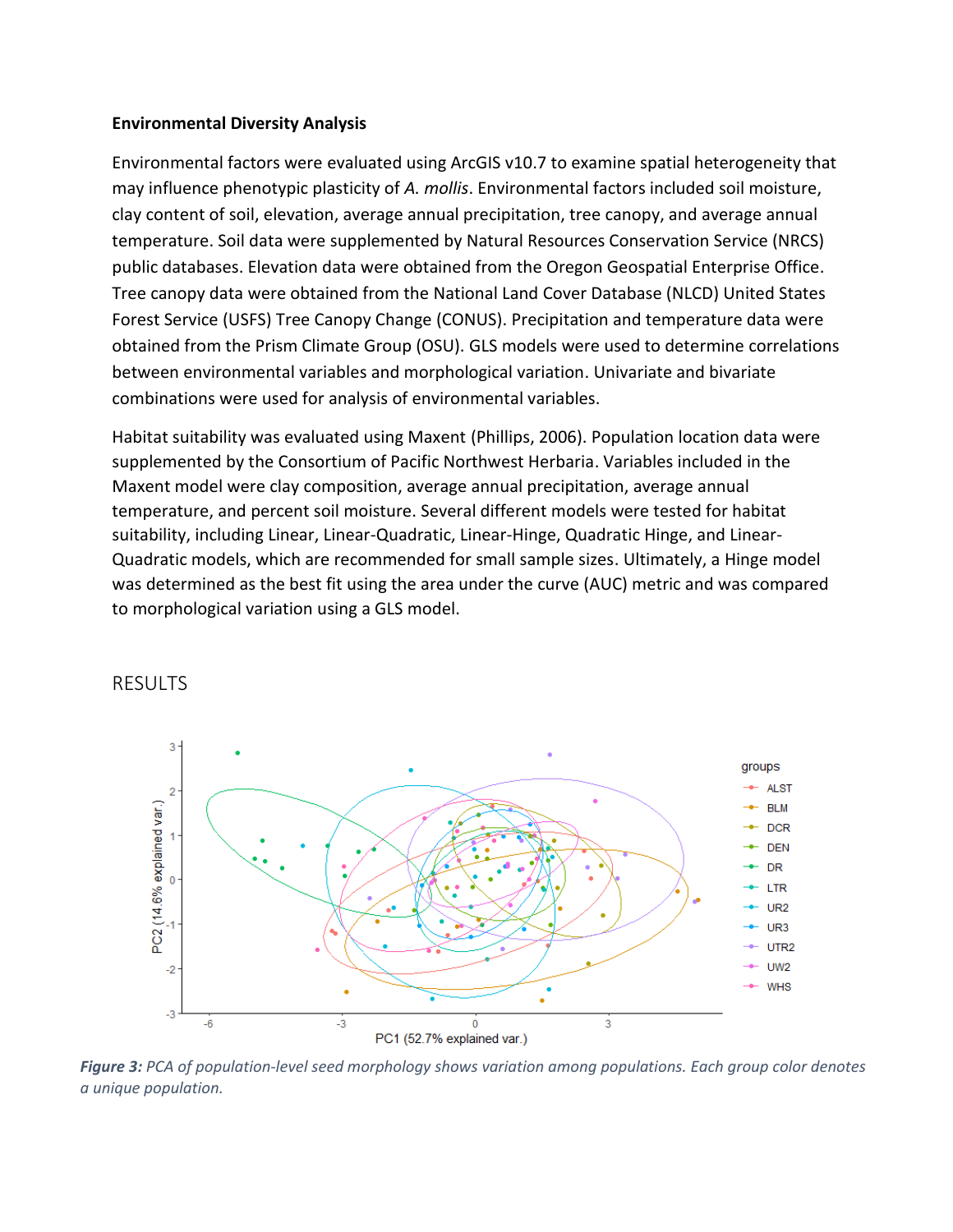Morphological traits showed significant variation among populations (Table 1; Fig. 3). Comparisons of each individual morphological trait across all populations in an ANOVA were significant (p-value < 0.01,  $df = 14$ ,  $n = 1,181$ ). Genetic diversity (Hs) and morphological variation were slightly correlated (p = 0.067) during GLS analysis. Morphological variation correlated with soil clay content ( $p = 0.040$ ; Table 2) when analyzed with GLS. However, all other environmental variables showed no correlation with morphological variation. Habitat suitability (Maxent) analysis with GLS also showed no correlation with morphological variation  $(p = 0.24)$ .

| Population       | <b>SWL</b> | <b>LWL</b> | <b>AL</b> | PAA       | <b>PD</b> | <b>LWW</b> | <b>SWW</b> | <b>Mass</b> |
|------------------|------------|------------|-----------|-----------|-----------|------------|------------|-------------|
|                  |            |            |           |           |           |            |            |             |
|                  | (cm)       | (cm)       | (cm)      | (degrees) | (cm)      | (cm)       | (cm)       | (mg)        |
| <b>ALST</b>      | 0.467      | 0.859      | 0.682     | 127.70    | 1.33      | 0.200      | 0.143      | 0.556       |
| <b>BLM</b>       | 0.428      | 0.839      | 0.646     | 126.61    | 1.27      | 0.190      | 0.133      | 0.480       |
| <b>DEN</b>       | 0.430      | 0.899      | 0.699     | 128.29    | 1.32      | 0.185      | 0.136      | 0.452       |
| <b>DCR</b>       | 0.437      | 0.806      | 0.669     | 128.37    | 1.26      | 0.186      | 0.133      | 0.542       |
| <b>DR</b>        | 0.508      | 0.948      | 0.735     | 113.87    | 1.49      | 0.188      | 0.140      | 0.942       |
| LTR1             | 0.468      | 0.920      | 0.688     | 118.69    | 1.42      | 0.191      | 0.138      | 0.595       |
| UTR <sub>2</sub> | 0.486      | 0.943      | 0.730     | 129.35    | 1.38      | 0.193      | 0.155      | 0.529       |
| UR <sub>2</sub>  | 0.438      | 0.969      | 0.685     | 124.46    | 1.54      | 0.207      | 0.151      | 0.531       |
| UR3              | 0.494      | 0.870      | 0.650     | 126.11    | 1.43      | 0.198      | 0.148      | 0.577       |
| <b>UW2</b>       | 0.346      | 0.688      | 0.564     | 130.56    | 1.07      | 0.163      | 0.118      | 0.429       |
| <b>WHS</b>       | 0.464      | 0.860      | 0.684     | 122.19    | 1.39      | 0.182      | 0.143      | 0.525       |

*Table 1: Population averages of all eight morphological traits. SWL: short wing length (cm); LWL: long wing length (cm); AL: achene length (cm); PAA: pappus-achene angle (degrees); PD: pappus diameter (cm); LWW: long wing width (cm); SWW: short wing width (cm).*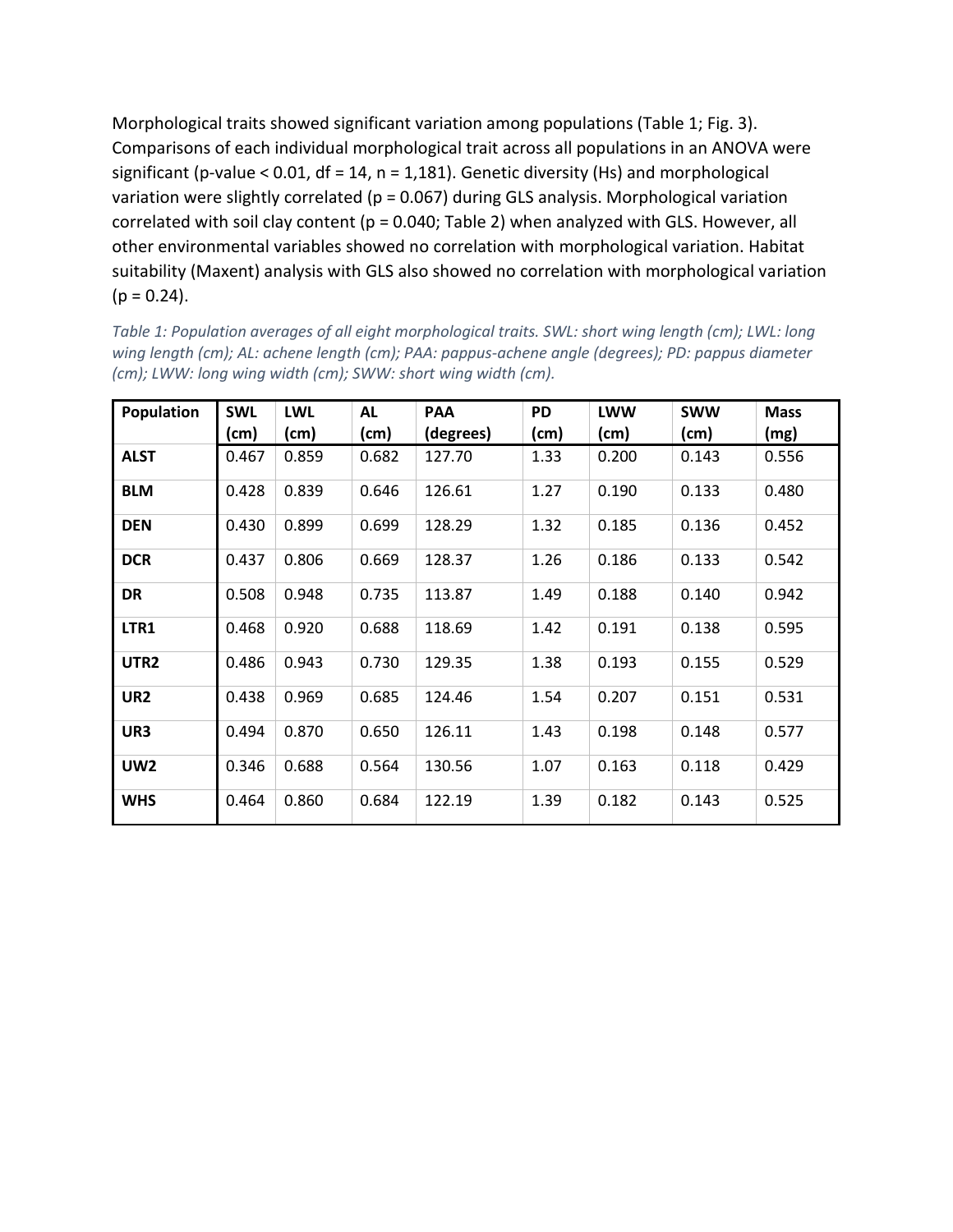*Table 2: P-values obtained from univariate and bivariate GLS analysis. Significant P-values are indicated in bold.*

| <b>Factor</b>                      | P-value |
|------------------------------------|---------|
| Soil Moisture                      | 0.1345  |
| <b>Soil Clay Content</b>           | 0.0404  |
| Elevation                          | 0.3209  |
| Precipitation                      | 0.8780  |
| Canopy                             | 0.7607  |
| Temperature                        | 0.4132  |
| <b>Habitat Suitability</b>         | 0.2389  |
| <b>Genetic Diversity (Hs)</b>      | 0.0674  |
| Soil Salinity + Clay Content       | 0.5644  |
| Soil Salinity + Elevation          | 0.6795  |
| Soil Salinity + Precipitation      | 0.8814  |
| Soil Salinity + Tree Canopy        | 0.9442  |
| Soil Salinity + Temperature        | 0.8135  |
| Clay Content + Elevation           | 0.4344  |
| Clay Content + Precipitation       | 0.4237  |
| Clay Content + Tree Canopy         | 0.7222  |
| Clay Content + Temperature         | 0.4927  |
| Elevation + Precipitation          | 0.7831  |
| Elevation + Tree Canopy            | 0.5721  |
| Elevation + Temperature            | 0.4237  |
| <b>Precipitation + Canopy</b>      | 0.9166  |
| <b>Precipitation + Temperature</b> | 0.6296  |
| Canopy + Temperature               | 0.5721  |

# DISCUSSION

Eight morphological seed traits were measured from eleven populations of *Achyrachaena mollis* across a nine-hundred square-kilometer range in Southern Oregon. Variation in these traits was compared to variation in cpDNA haplotype frequencies and environmental features to determine the underlying causes for morphological diversity.

#### **Morphological variation, seed dispersal, and climate change**

*Achyrachaena mollis* displayed significant seed morphological diversity among eleven populations (Table 1; Fig. 1). This is especially valuable in our rapidly changing climate, which threatens the biodiversity and sustainability of many ecosystems. Biodiversity is crucial to ecosystem health and is threatened by human developments causing global warming, fragmentation of habitat, and habitat loss.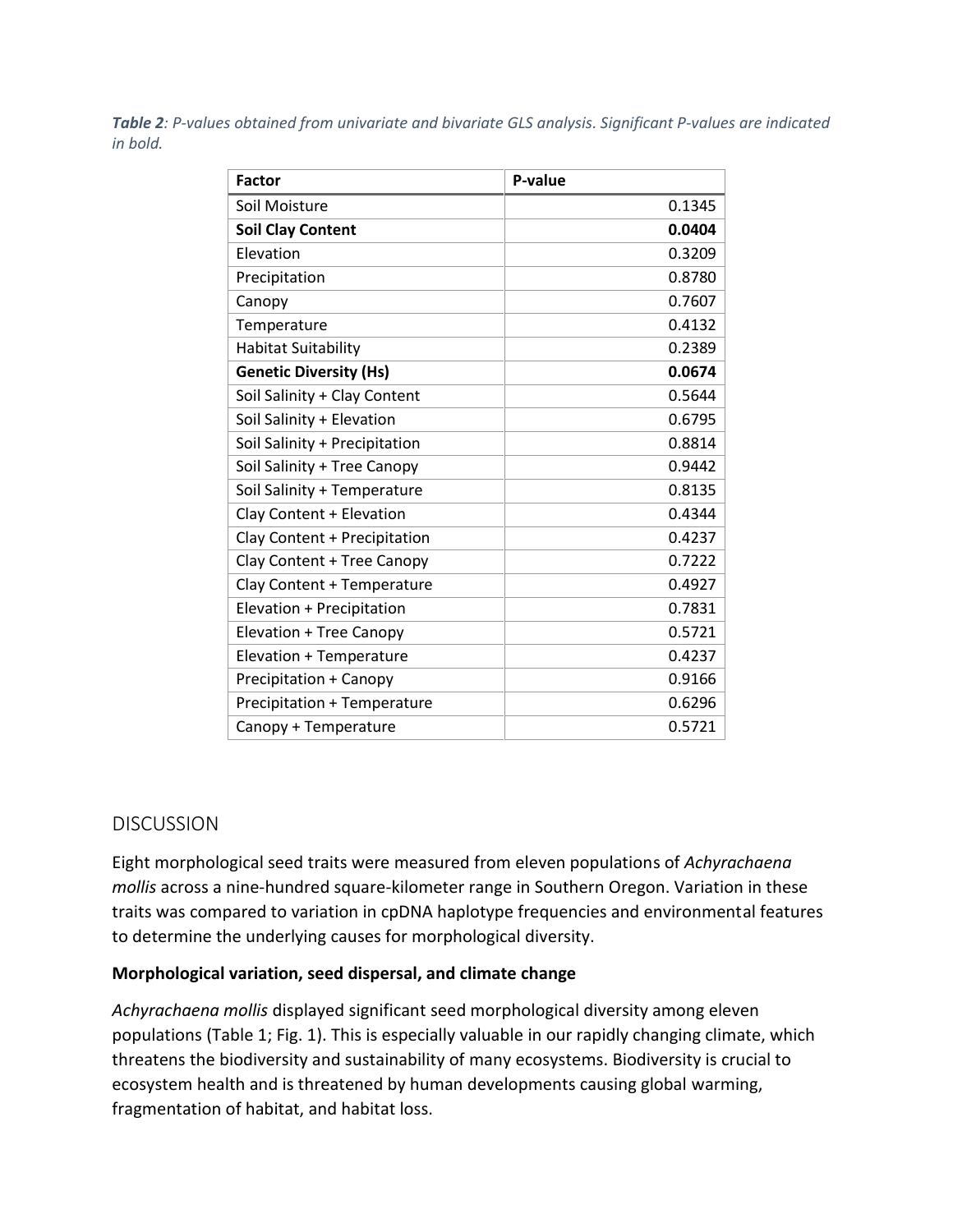Trait variation among populations provides an adaptive advantage against changing environments (Johnson et al., 2018). Phenotypic traits of seeds affect their ability for seed dispersal (Nathan et al., 2002; Andersen, 1993), indicating that different populations will vary in their ability to successfully colonize new environments, expand their ranges, and maintain gene flow among populations. Morphological seed traits have been observed to pose fitness tradeoffs. For example: larger seeds are associated with greater food storage, but lighter seeds are more buoyant easily dispersed via wind (McWilliams et al., 2020). If variation in mass and other morphological traits among populations are determined by local adaptation, it will provide material for selection and adaptation in changing environments.

### **Genetic variation and phenotypic plasticity**

Morphological variation was marginally significant when correlated with genetic variation among populations (Table 2), indicating that morphological variation is may be due to enduring cycles of selection and evolution in contrast to a more short-term, plastic response to the environment. Morphological variation did not show significant correlation with any environmental variables except for soil-clay content (Table 2). This lack of correlation indicates that *A. mollis* has a limited plastic response to its environment: a potentially disadvantageous quality in the face of a rapidly changing climate. However, *A. mollis* also demonstrates short generation times due to its annual nature, providing a mechanism for rapid adaptation to a contemporary change in the environment. In contrast, perennials have longer generation times causing slower rates of mutation and evolution.

Although morphological seed traits of *A. mollis* did not show correlation with most environmental variables, additional components could be considered, such as habitat fragmentation (due to roads or rivers) and local geography. Additionally, seed germination timing could be studied in the context of phenotypic plasticity, as it has been observed to correlate with environmental variation (McWilliams et al., 1967).

# **Morphological variation and content of clay in soil**

Morphological variation showed a correlation with variation in soil-clay content (Table 2). Soilclay content has been observed to affect nitrogen concentration within soil (Castellano et al., 2009). Nitrogen plays an important role in production of carbohydrates during photosynthesis, providing energy for the plant. Additionally, nitrogen is important for synthesis of proteins involved in plant structure and many other cell processes (Parnes, 2013). This nutrient provides a potential connection between morphological variation of seeds and content of clay in soil.

Soil-clay content could also be responsible for impeding germination of seeds and increasing water availability to roots. Increasing water availability could lead to larger, healthier seeds. However, the natural stiffness of clay could pose challenges for infiltration of seeds into soil and seed germination.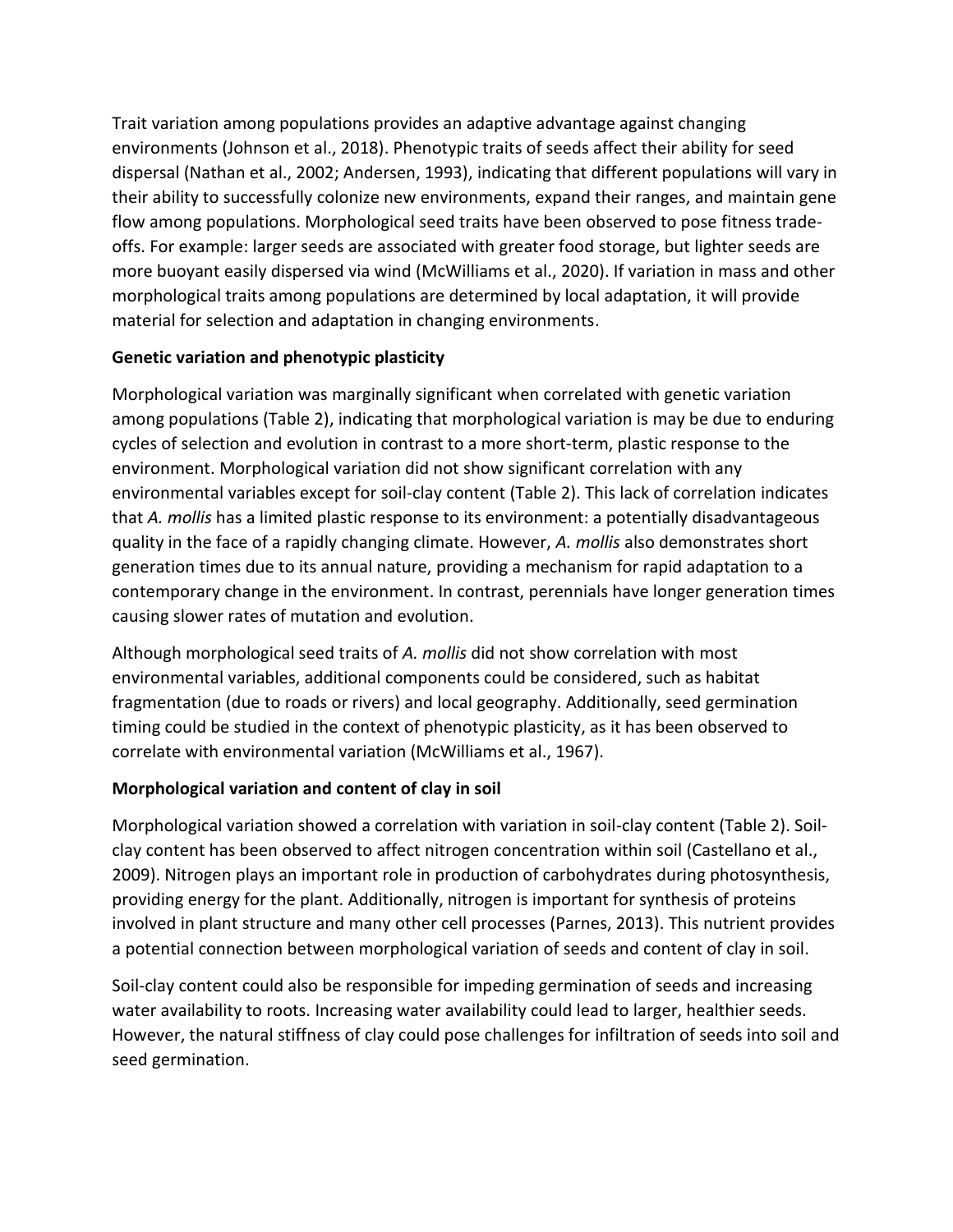#### **Conclusions**

Morphological seed traits among populations of *A. mollis* vary significantly, providing material for selection and adaptation to a rapidly changing climate. Morphological seed trait variation among populations correlates with variation in chloroplast haplotype frequencies, indicating a morphological variation is likely due to enduring cycles of selection and evolution. Morphological seed trait variation among populations also correlates with soil-clay content, likely due to availability of water and nutrients in combination with germination ability. Overall, information about the underlying causes of diversity among populations of *A. mollis* could be utilized for natural resource management and habitat conservation.

# ACNKOWLEDGEMENTS

Elizabeth Scott played a major role in the production of this study. Lizzi guided me through analyses in R, made all the figures, and edited draft after draft. Thank you Lizzi for your unwavering support and patience!

Thanks to Mitchell Cruzan for allowing me to join his lab, despite not having a place for me! I am incredibly grateful for the opportunity to work with you.

Thank you to those above and all the other members of the lab: Jaime Schwoch, Nicolas Diaz, Karla Berg, Dano Holt, and Amanda Burrell for providing much-needed feedback and discussion.

#### REFERENCES

- [Andersen, M. C. \(1993\). Diaspore morphology and seed dispersal in several wind‐dispersed](file:///F:/Class%20Documents/Cruzan%20Lab/%20https/www.jstor.org/stable/2445362)  Asteraceae. *[American Journal of Botany,](file:///F:/Class%20Documents/Cruzan%20Lab/%20https/www.jstor.org/stable/2445362)* 80(5), 487-492.
- Bacles, C. F., Lowe, A. J., & Ennos, R. A. (2006). Effective seed dispersal across a fragmented landscape. *Science*, 311(5761), 628-628.
- [Bonte, D., Hovestadt, T., & Poethke, H. J. \(2010\). Evolution of dispersal polymorphism and local](https://doi.org/10.1111/j.1600-0706.2009.17943.x)  [adaptation of dispersal distance in spatially structured landscapes.](https://doi.org/10.1111/j.1600-0706.2009.17943.x) *Oikos,* 119(3), 560–566.
- [Castellano, M. J., & Kaye, J. P. \(2009\). Global within-site variance in soil solution nitrogen and](https://doi.org/10.1007/s10021-009-9293-x)  [hydraulic conductivity are correlated with clay content.](https://doi.org/10.1007/s10021-009-9293-x) *Ecosystems,* 12(8), 1343–1351.
- [Chybicki, I. J., & Oleksa, A. \(2018\). Seed and pollen gene dispersal in Taxus baccata, a dioecious](https://doi.org/10.1093/aob/mcy081)  [conifer in the face of strong population fragmentation.](https://doi.org/10.1093/aob/mcy081) *Annals of Botany*, 122(3), 409–421.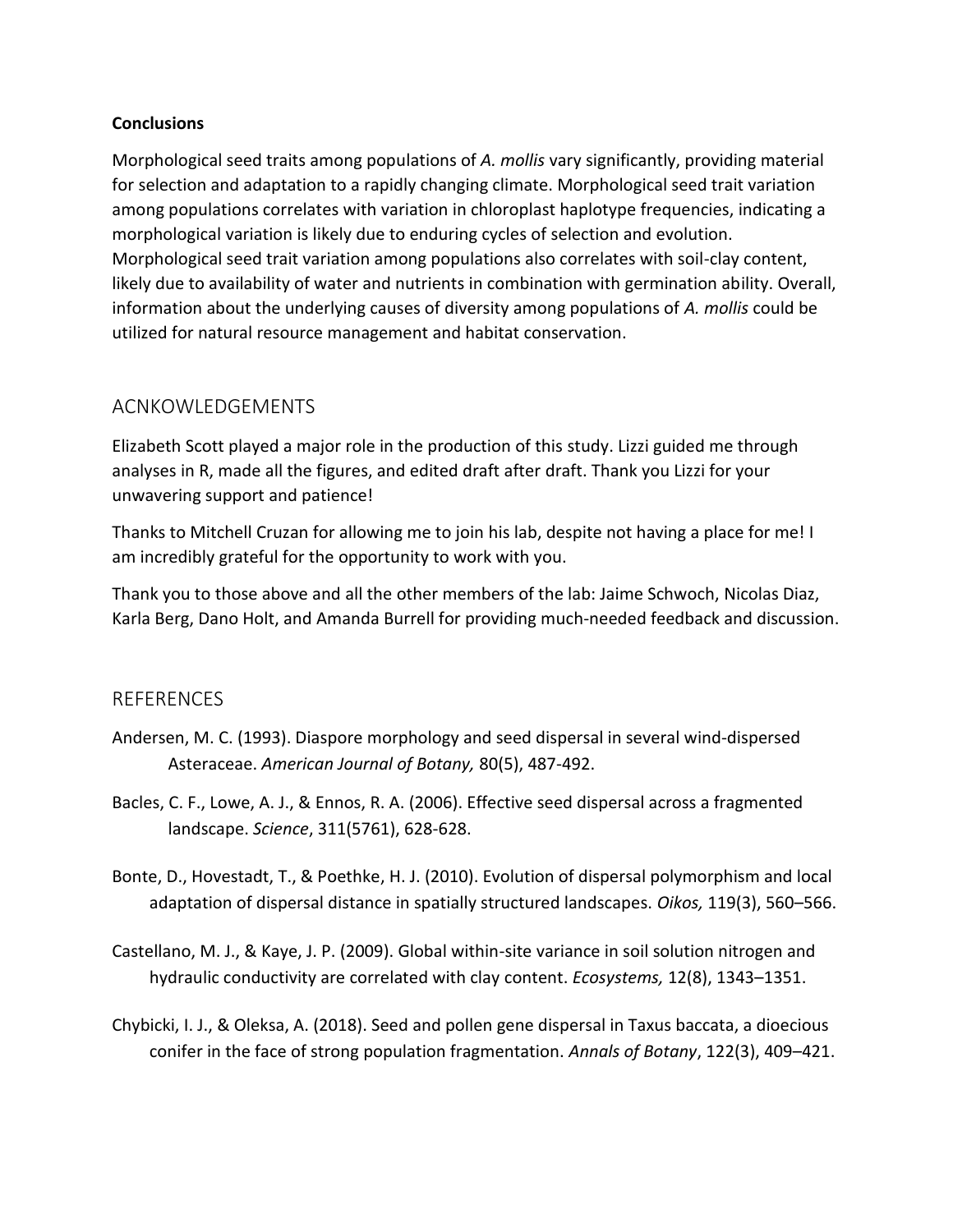- [Cochrane, A., Yates, C. J., Hoyle, G. L., & Nicotra, A. B. \(2015\). Will among-population variation](https://doi.org/10.1111/geb.12234)  [in seed traits improve the chance of species persistence under climate change?](https://doi.org/10.1111/geb.12234) *Global [Ecology and Biogeography](https://doi.org/10.1111/geb.12234)*, *24*(1), 12–24.
- [Cummins, C., Seale, M., Macente, A., Certini, D., Mastropaolo, E., Viola, I. M., & Nakayama, N.](https://doi.org/10.1038/s41586-018-0604-2)  [\(2018\). A separated vortex ring underlies the flight of the dandelion.](https://doi.org/10.1038/s41586-018-0604-2) *Nature*, 562(7727), 414–[418.](https://doi.org/10.1038/s41586-018-0604-2)
- [Grasty, M. R., Thompson, P. G., Hendrickson, E. C., Pheil, A. E., & Cruzan, M. B. \(2020\). Fine](https://doi.org/10.1002/ajb2.1433)[scale habitat heterogeneity and vole runways influence seed dispersal in Plagiobothrys](https://doi.org/10.1002/ajb2.1433)  nothofulvus. *[American Journal of Botany](https://doi.org/10.1002/ajb2.1433)*, 107(July 2019), 413–422.
- Jepson, L. Willis (1975). *A Manual of the Flowering Plants of California.* London, England: *University of California Press* (1104).
- [Johnson, J. S., Cantrell, R. S., Cosner, C., Hartig, F., Hastings, A., Rogers, H. S., Pufal, G. \(2019\).](https://doi.org/10.1093/aobpla/plz020)  [Rapid changes in seed dispersal traits may modify plant responses to global change.](https://doi.org/10.1093/aobpla/plz020) *AoB [PLANTS](https://doi.org/10.1093/aobpla/plz020)*, *11*(3), 1–20.
- Jombart, T. (2008). adegenet: an R package for the multivariate analysis of genetic markers. *Bioinformatics*, 24(11), 1403-1405.
- [Kaliontzopoulou, A., Pinho, C., & Martínez-freiría, F. \(2018\). Where does diversity come from?](https://doi.org/10.1186/s12862-018-1237-7)  [Linking geographical patterns of morphological, genetic, and environmental variation in](https://doi.org/10.1186/s12862-018-1237-7)  wall lizards. *[BMC Evolutionary Biology 18:124,](https://doi.org/10.1186/s12862-018-1237-7)* 1–13.
- Kohrn, B. F., Persinger, J. M., & Cruzan, M. B. (2017). An efficient pipeline to generate data for studies in plastid population genomics and phylogeography. *Applications in plant sciences*, 5(11).
- [Milberg, P., Perez-fernandez, M. A., & Lamont, B. B. \(2009\). Seedling Growth Response to](http://www.jstor.org/stable/2648426.%20Society,%2086(4),%20624–632.)  [Added Nutrients Depends on Seed Size in Three Woody Genera.](http://www.jstor.org/stable/2648426.%20Society,%2086(4),%20624–632.) *British Ecological Society*.
- Munz, A. Philip, Keck, D. David (1968). *A California Flora*. Berkley/L.A., California: *University of California Press* (1107).
- Nathan, R., Katul, [G. G., Horn, H. S., Thomas, S. M., Oren, R., Avissar, R., Pacala, S. W., & Levin,](https://doi.org/10.1038/nature00844)  [S. A. \(2002\). Mechanisms of long-distance dispersal of seeds by wind.](https://doi.org/10.1038/nature00844) *Nature,* [418\(6896\), 409](https://doi.org/10.1038/nature00844)–413.